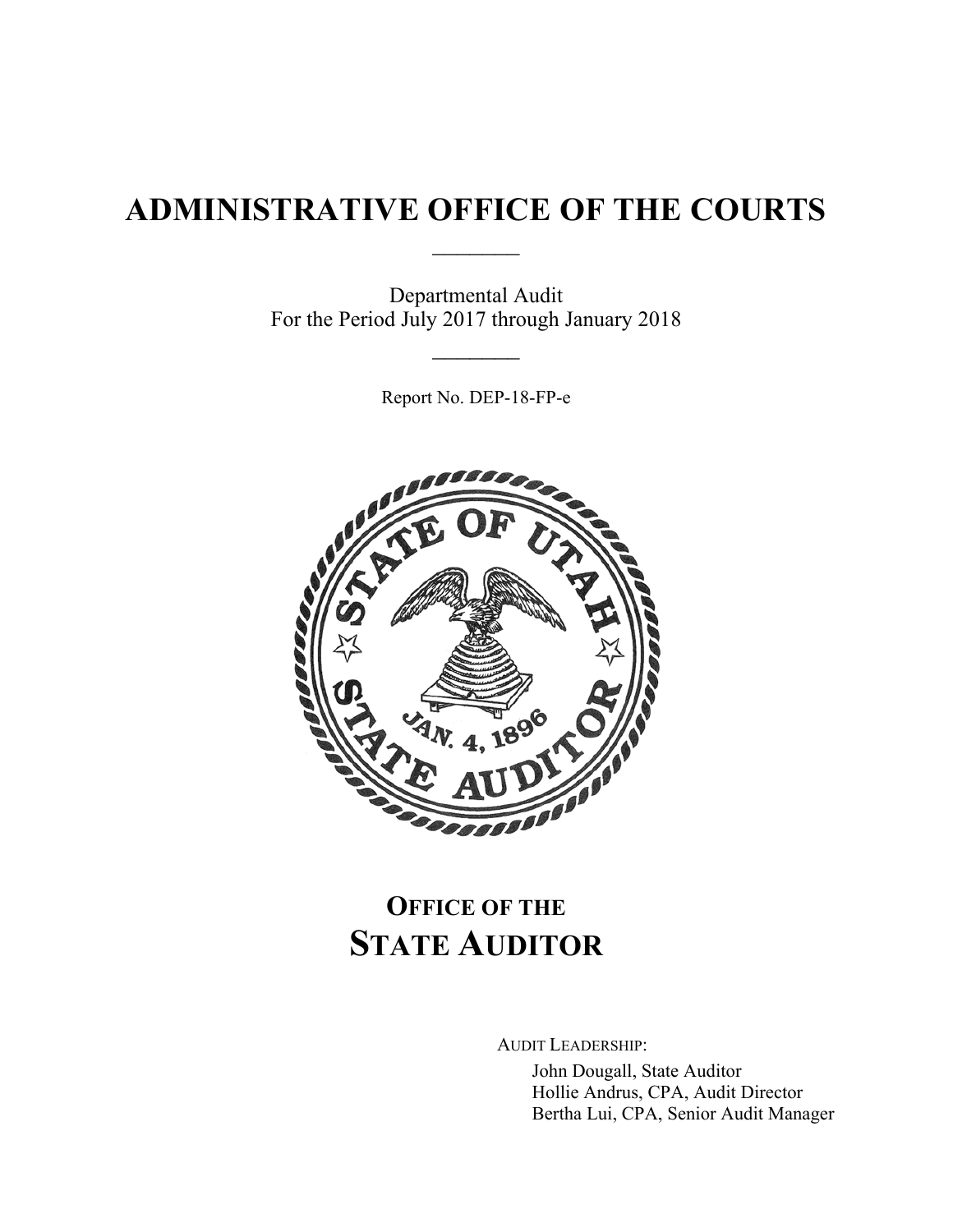## **ADMINISTRATIVE OFFICE OF THE COURTS**

FOR THE PERIOD JULY 1, 2017 THROUGH JANUARY 2018

### TABLE OF CONTENTS

|                             |                                                  | Page |
|-----------------------------|--------------------------------------------------|------|
| <b>LETTER TO MANAGEMENT</b> |                                                  |      |
|                             | <b>FINDINGS AND RECOMMENDATIONS:</b>             |      |
| $1 \quad$                   | NO MONITORING OF SURCHARGE REMITTANCES           |      |
| $\mathcal{D}$               | INTERNAL CONTROL WEAKNESSES OVER XCHANGE PROGRAM |      |
|                             |                                                  |      |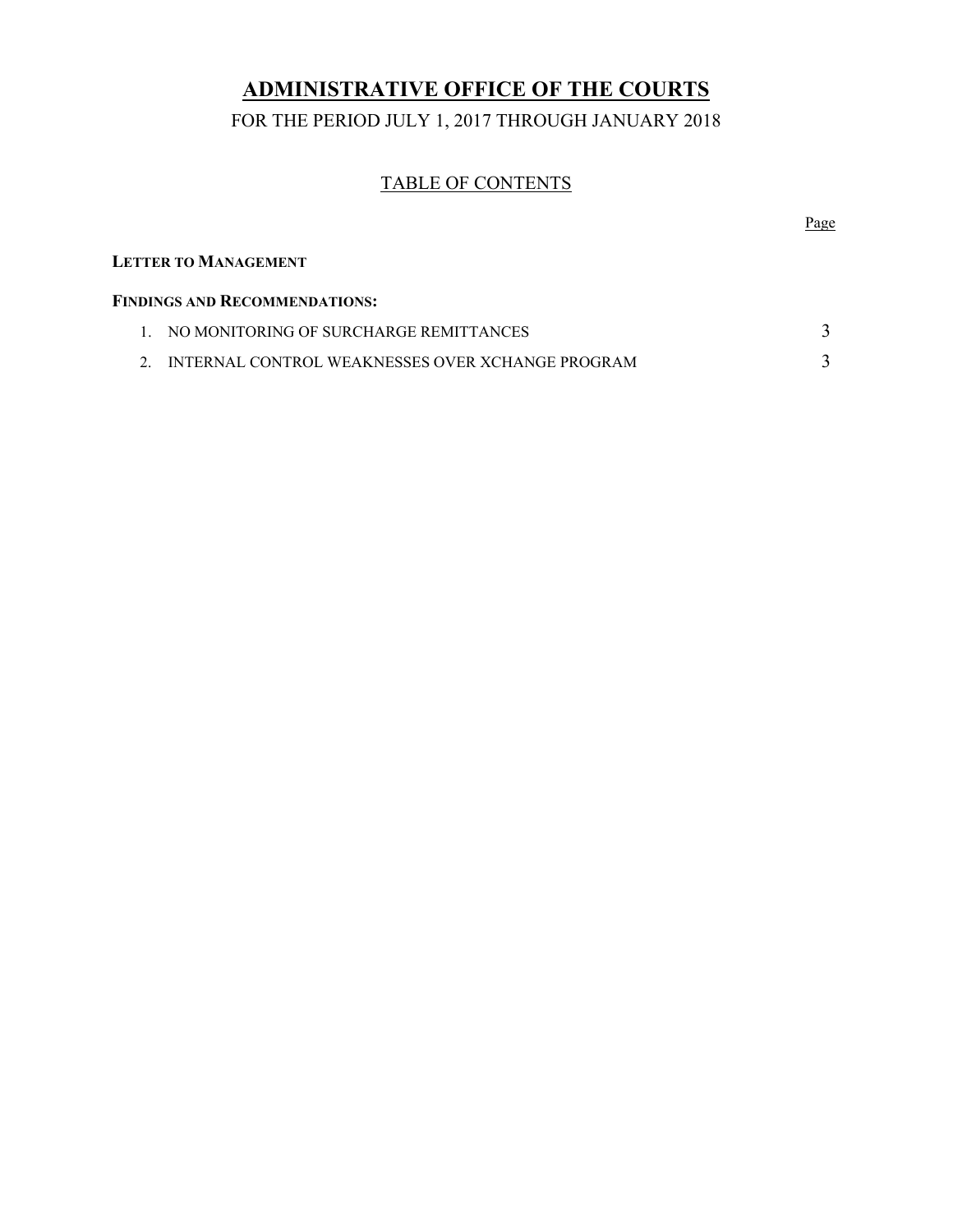

### **OFFICE OF THE STATE AUDITOR**

May 8, 2018

Rick H. Schwermer, State Court Administrator Administrative Office of the Courts 450 South State Street P.O. Box 140241 SLC, Utah 84114-0241

Dear Mr. Schwermer:

In accordance with *Utah Code* 67-3-1(4), we have performed the procedures described below to certain aspects of the Administrative Office of the Courts' (AOC's) internal control for the period July 2017 through January 2018. The primary focus of our review was to review general financial internal control as well as internal control over any federal programs overseen by the Department, as outlined below:

- 1. We reviewed the processes for and internal controls over the remittance of surcharges to the State Treasurer's Office.
- 2. We completed a review of the AOC's separation of accounting duties.
- 3. We obtained a list of all the AOC bank accounts and reviewed the activity of the accounts. For each bank account with high activity, we reviewed two bank reconciliations. We also agreed the reconciliation balances to FINET.
- 4. We reviewed a sample of six cash receipts and verified that the AOC is following its established processes and controls.
- 5. We reviewed a sample of 12 cash disbursements and verified that the AOC is following its established processes and controls.
- 6. We reviewed 12 payroll samples and verified that the supervisor listed in the State's E-Guide system is the same as that listed in the State's payroll entry system and that the supervisor would have adequate knowledge of the employee's time and efforts.
- 7. We reviewed the cash management and reporting internal controls associated with the AOC's two federal grants to verify the the AOC had established appropriate controls.

Our procedures were more limited than would be necessary to express an audit opinion on compliance or on the effectiveness of the AOC's internal control or any part thereof. Accordingly, we do not express such an opinion. Alternatively, we have identified the procedures we performed and the findings resulting from those procedures. Had we performed additional procedures or had we conducted an audit of the effectiveness of the AOC's internal control, other matters might have come to our attention that would have been reported to you.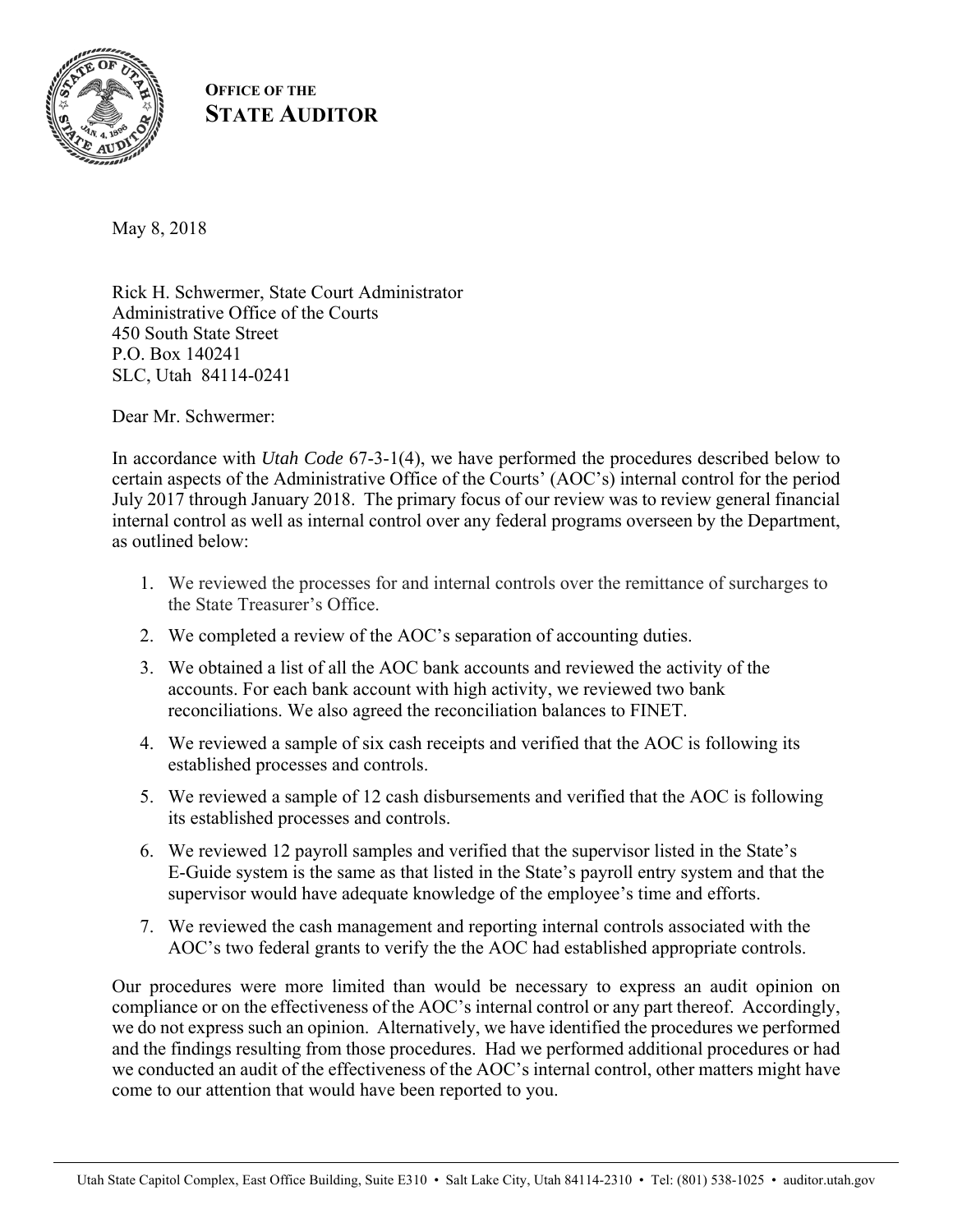Our findings resulting from the above procedures are included in the attached findings and recommendations section of this report. We feel that both findings are key internal control weaknesses to the AOC.

By its nature, this report focuses on exceptions, weaknesses, and problems. This focus should not be understood to mean there are not also various strengths and accomplishments. We appreciate the courtesy and assistance the AOC's personnel extended to us during the course of the engagement, and we look forward to a continuing professional relationship. If you have any questions, please contact me.

Sincerely,

Hollie Andrub

Hollie Andrus, CPA Audit Director handrus@utah.gov 801-808-0467

cc: Ray Wahl, Deputy Court Administrator Julie Wrigley, Internal Audit Director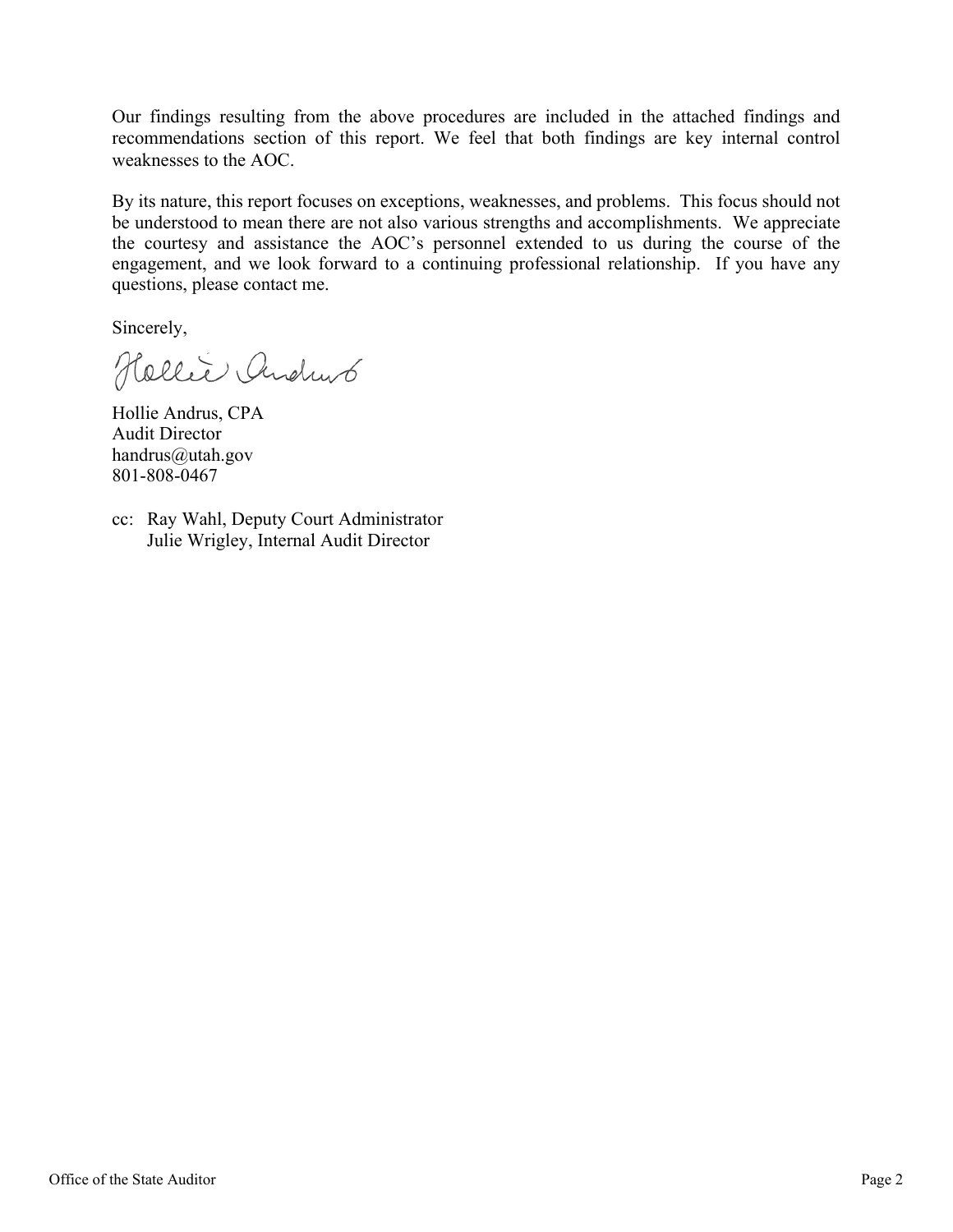## **FINDINGS AND RECOMMENDATIONS**

#### **1. NO MONITORING OF SURCHARGE REMITTANCES**

Neither the State Treasurer's Office nor the Administrative Office of the Courts (AOC) has established a control to ensure surcharges collected by Utah justice courts are properly calculated and remitted to the State Treasurer. *Utah Code* 78A-7-120 requires justice courts to remit to the State Treasurer various surcharges imposed for violations of state law; however, personnel at the State Treasurer's Office do not have information available to determine whether the justice courts have remitted the correct amounts. The AOC has access to the information in CORIS (the accounting system used by Utah courts) but has not previously monitored the surcharges. Since the AOC has access to the information, the AOC should be involved in establishing a control to monitor the surcharge remittances. The lack of internal controls over surcharge remittances have and could continue to result in underpayments to the State.

#### **Recommendation:**

#### **We recommend the AOC establish internal controls to ensure the surcharges collected by justice courts are properly remitted to the State Treasurer.**

#### *Entity's Response:*

*We acknowledge the need for the State Treasurer to verify that justice courts are remitting surcharges in the proper amounts. As the amount of surcharge that justice courts should remit to the State Treasurer is obtained from CORIS, we will develop a method for sharing that information with the State Treasurer's office. That way, it will have the information necessary to reconcile amounts expected from surcharge remittance with amounts actually received.* 

#### **2. INTERNAL CONTROL WEAKNESSES OVER XCHANGE PROGRAM**

We identified multiple weaknesses in the processes and internal control structure of the AOC's XChange Program (Program)―a subscription-based clearinghouse of court information.

- a. *Inefficient Online Account Set-up:* In order to access the Program, an interested party must download, print, sign, and submit (via scan/email or fax) his agreement to the *Terms and Conditions* of the Program. Once the agreement is sent, the party must wait for a system-generated email with information on how to set up an account. After the party sets up an account, the AOC's Application Technician sends a second email with payment information. In contrast, many websites offer immediate, online acceptance of terms and conditions and account set up, as well as online payment information and subscription options upon successful account set up.
- b. *Inadequate Separation of Duties:* Currently, six AOC employees who work with the Program have the ability to 1) create user accounts, 2) classify user accounts as "pay" or "free", and 3) edit or adjust accounts—all without an independent review and approval of